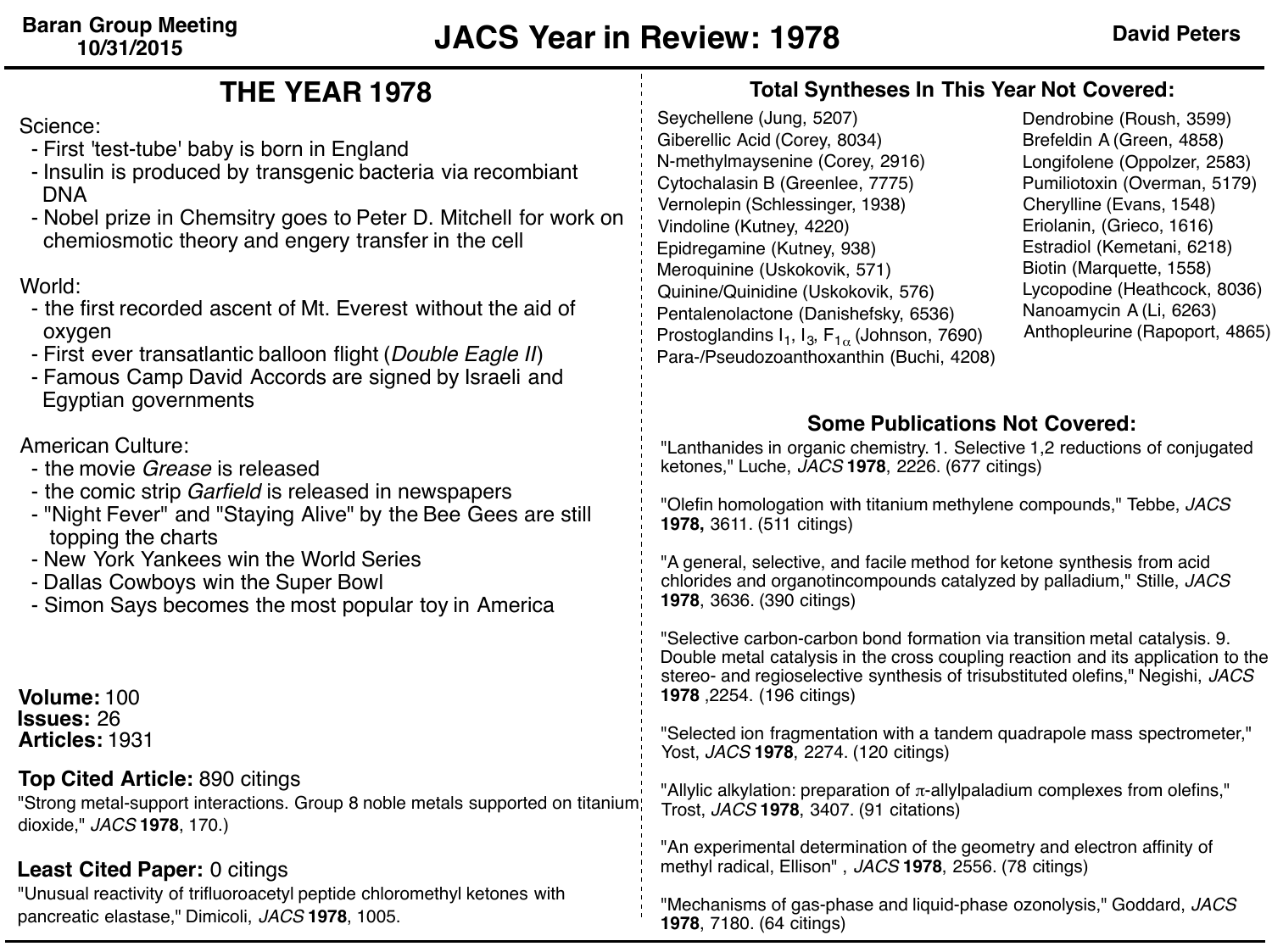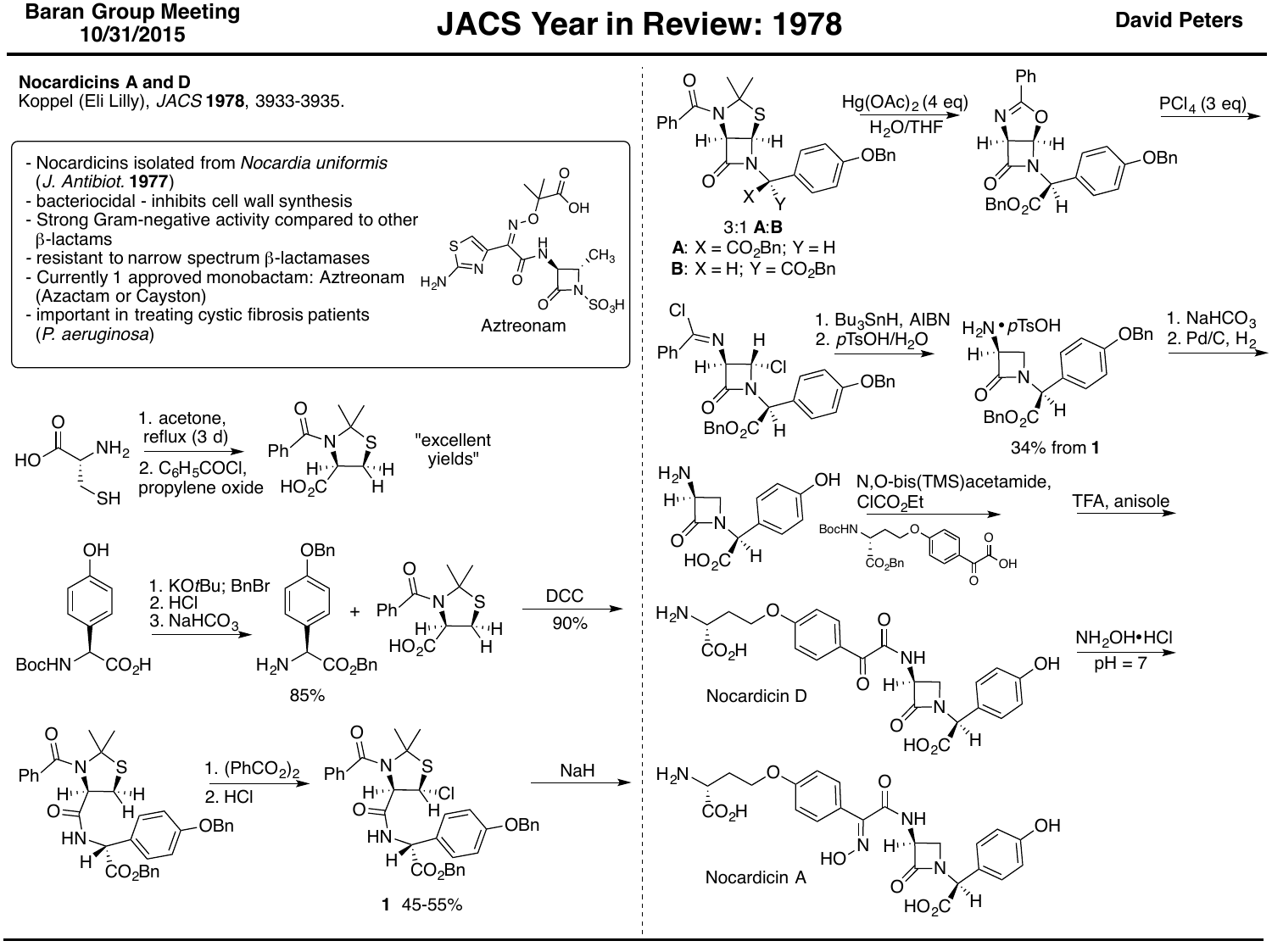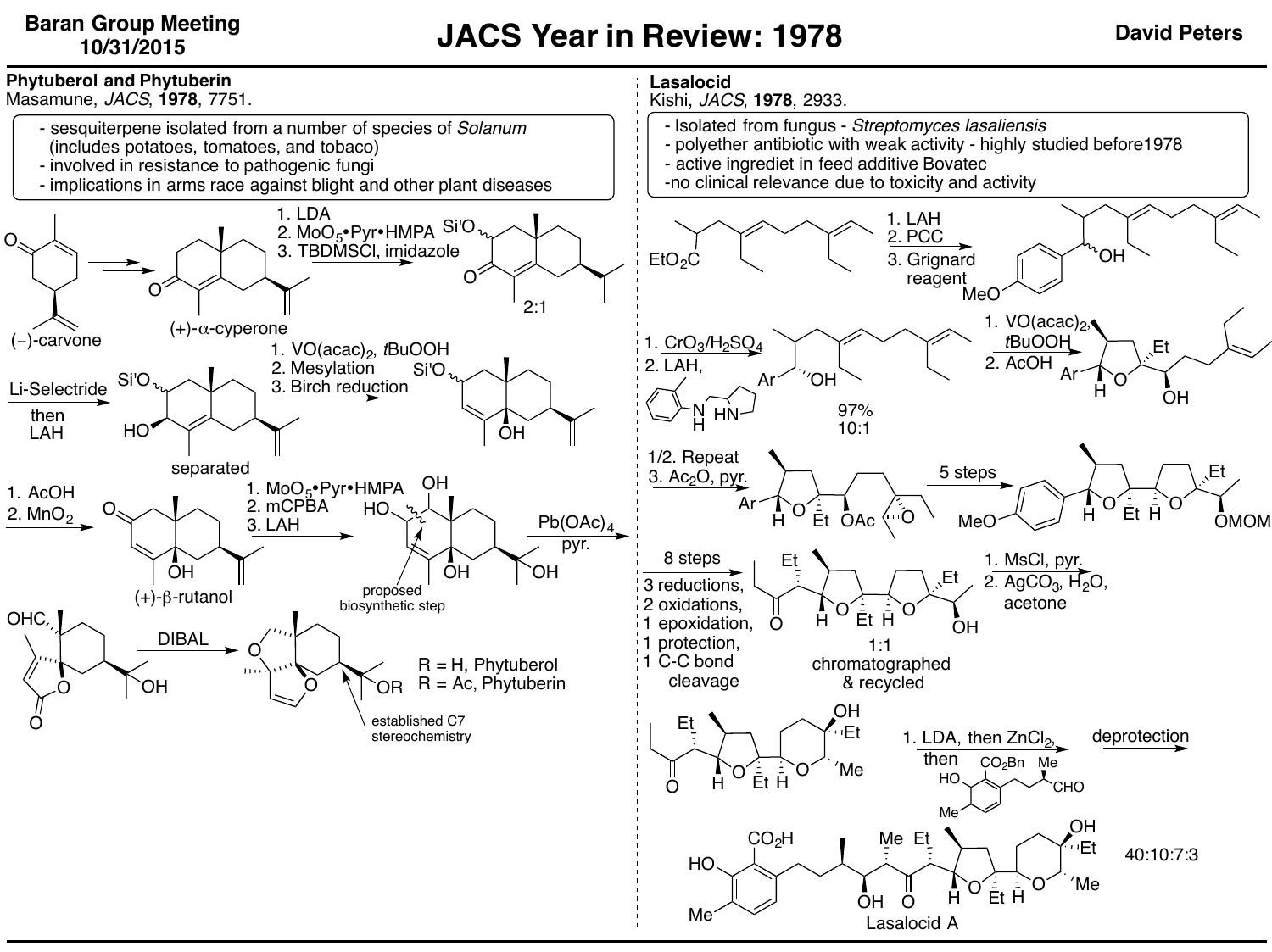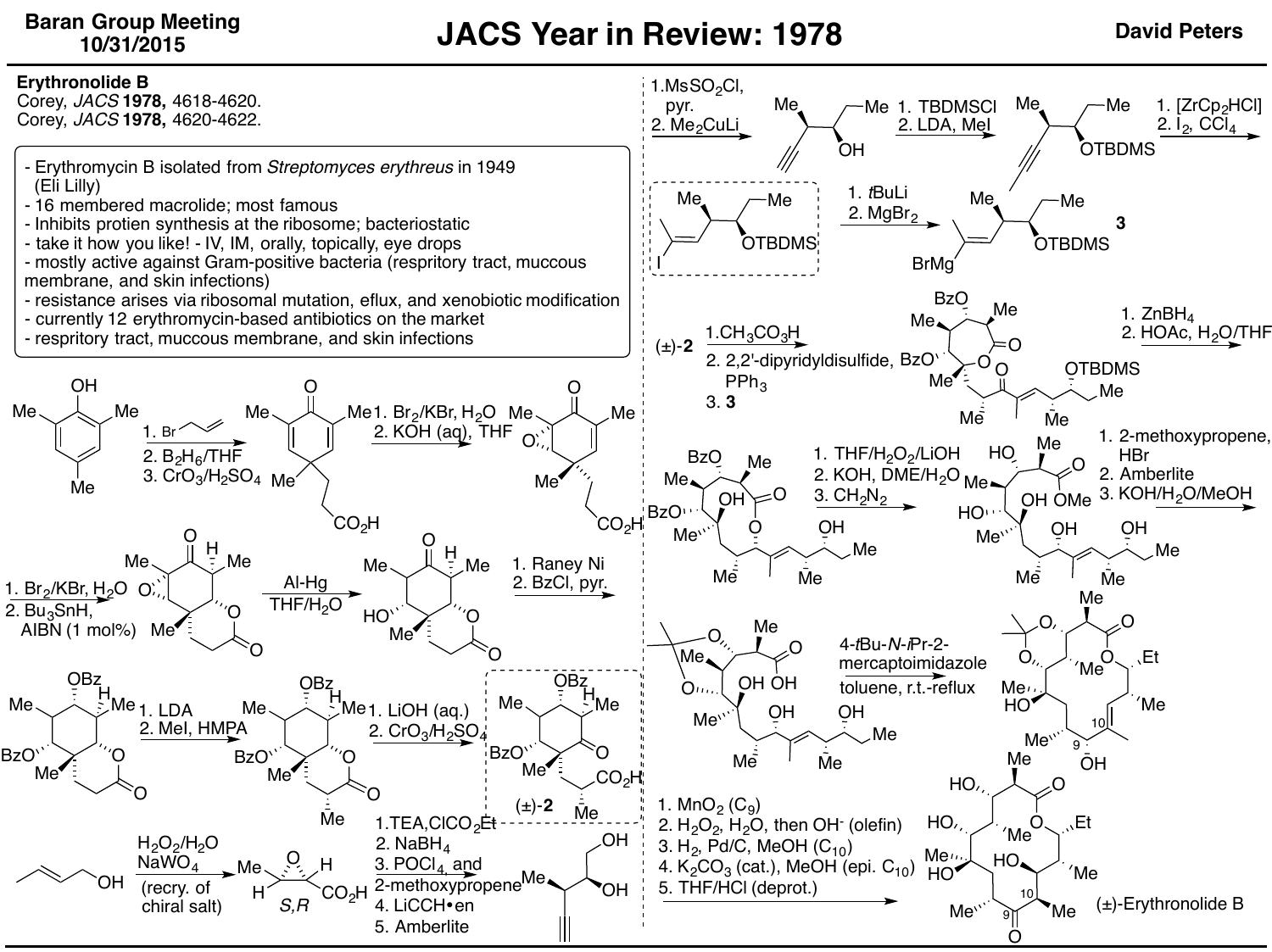**CN** 



CHO  $H \rightarrow H$ OH

 $H + OH$  $H \rightarrow H$ OH CH<sub>2</sub>OH

HO-

Stork, *JACS* **1978**, 8272-8273.

- large class of fatty acid derived molecules; found in every human tissue
- discovered in 1935 by Ulf von Euler
- act as autocrine effectors for a diverse range of functions
- Letter designates ring structure; number indicates degree of unsaturation
- most are synthesized from one precursor arachidonic acid
- inhibition of synthesis lead to discovery of aspirin

**OH OH** OH

O

O

 $\circlearrowright$  o

O

O

3. protectio $\mathop{\mathsf{E}\varepsilon\mathsf{O}}$ 

 $CH<sub>3</sub>C(OMe)<sub>3</sub>$ , H<sup>+</sup>

1. CH(OMe)<sub>2</sub>NMe<sub>2</sub>

2.  $Ac_2O$ 

1. LiCuBu<sub>2</sub> 2.  $H_2SO_4$  (aq), THF

O

D-glucose (commercial)

O

CO2Me

H

O

- medicinal uses are as wide as the functions of natural prostaglandins

1. Na $BH_4$ , H $\overline{ }$ 

OH O O

2. TsCl, pyr. 3. protection

**OTBDPS** 

EEO

 $\Omega$ 

Bu EEO FFO Bu

EEO

O

O

O O

O

- this synthesis done at the height of prostaglandin research

OHOH 2. Acetone

 $OAC$  1.  $CO<sub>2</sub>CH<sub>3</sub>Cl$ , pyr.

O

H

EEO

O

LiHMDS

THF/HMPA

O

2. CuSO<sub>4</sub>, MeOH/H<sub>2</sub>O, Δ 3. Acetone,  $H_2SO_4$  (cat.)



- done first with R=CH<sub>3</sub> to yield racemic ibogamine - 17% from diene, "without yield optimization"

- most natural igobamine is (−); propose using (*R*) auxiliary - deuteration suggest Pd is in association with indole at initiation of cyclization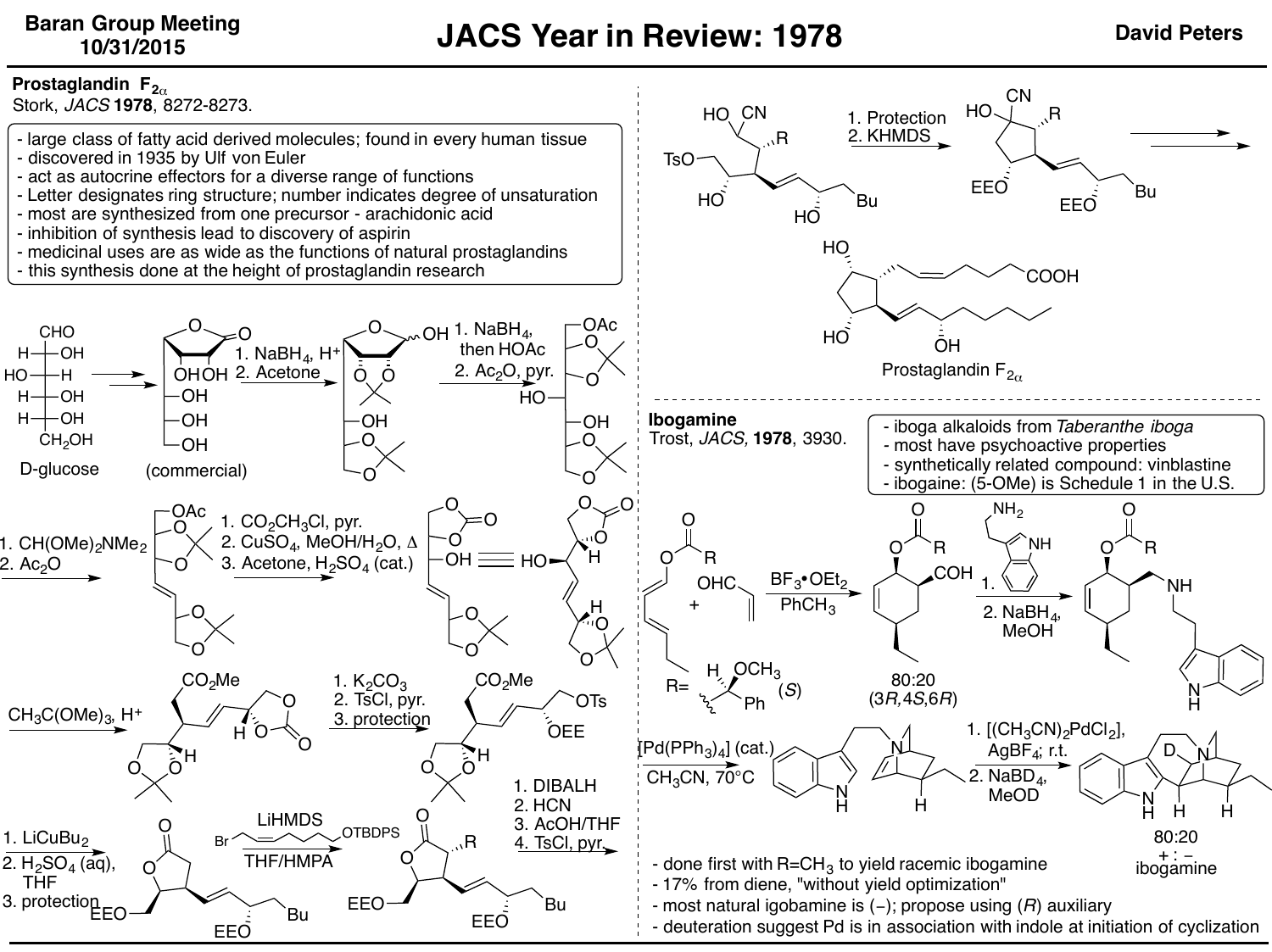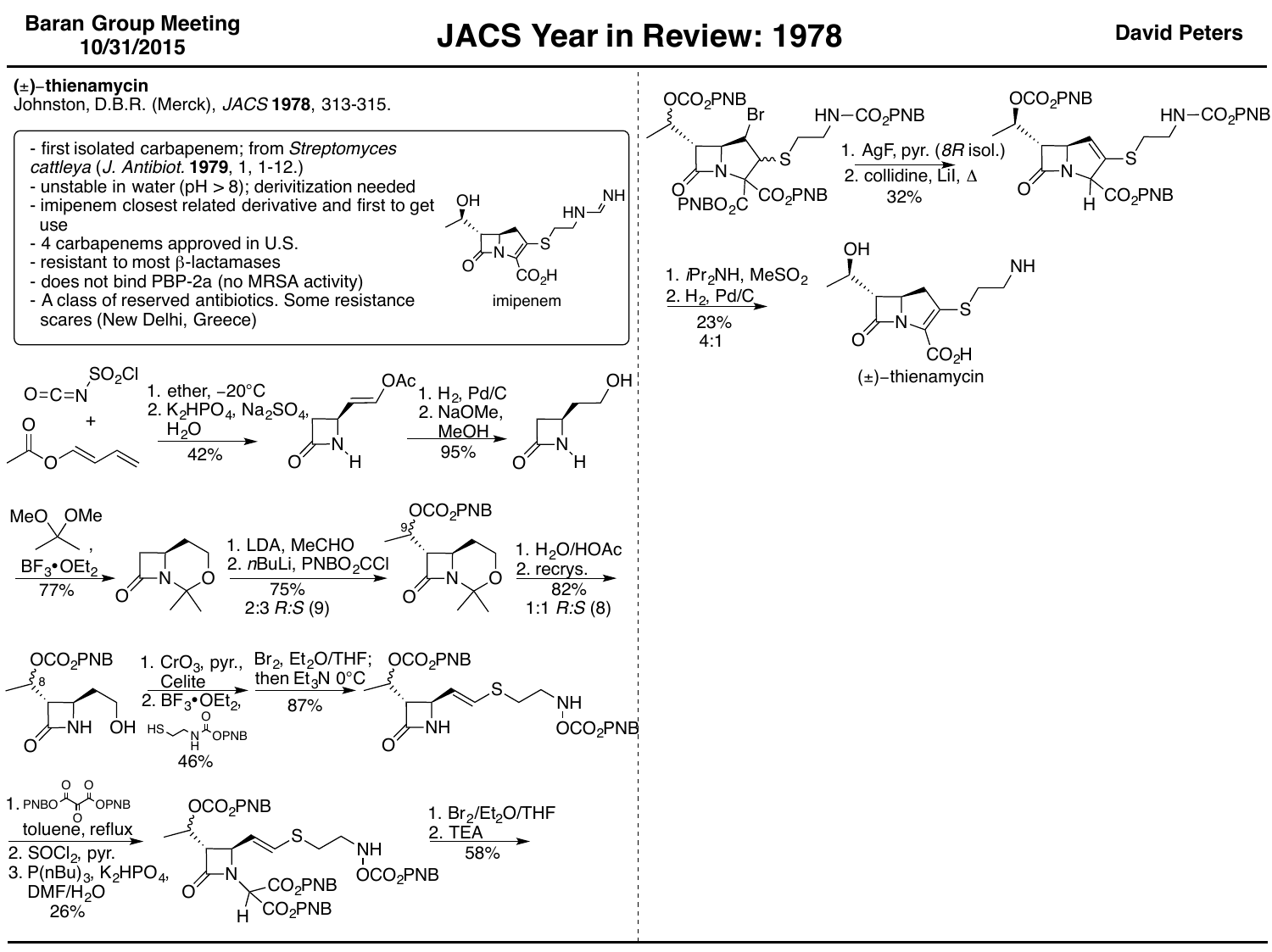**2**

**A**

N N O  $O^{\times}$  `N^  $N_3$  $H_3C_3$ CH<sub>2</sub> HNR'R'' OEt O R'HN R Ar O  $_{12}N$ OEt O  $H_2N$ <sup>N</sup>OEt  $H_3C \cdot_N N \rightarrow N \rightarrow N$ H  $_{\rm H_2}$ N O N N O OZ N N  $_{\rm H_3C}$  $\mathsf{CH}_3$ H N $\sim$ O R R' N N O OZ N. W H  $H_3C$  $\mathsf{CH}_3$ N $_{\sim}$   $\times$  R N N O OZ N N  $_{\rm H_3C}$  $CH<sub>3</sub>$ N N R N N O O  $_{\rm H_3C}$  $\mathsf{CH}_3$ N H H N O  $_{\rm H_3C_{>}}$ N N O NR'R"  $CH<sub>3</sub>$  $NH<sub>2</sub>$ **2 2 2 2**  $h<sub>0</sub>$ MeOH hv  $\bigcap_{n \leq N} A_{n} A_{n}$  hv hv  $\lambda_{\rm b}$   $\lambda_{\rm b}$   $\lambda_{\rm b}$   $\lambda_{\rm b}$   $\lambda_{\rm b}$   $\lambda_{\rm b}$   $\lambda_{\rm b}$   $\lambda_{\rm b}$ "A new photochemical transformation of 6-azido-1,3-dimethyluracil to 6 alkylamino-5-amino-1,3-dimethyluracils and its application to one-step synthesis Ketones to Cyclic Tertiary Alcohols," Shono, *JACS*, **1978**, 545-550. of lumazines and fervenulins," Senda, *JACS* **1978**, 7661-7664. 27-83% 55-81% <sup>U</sup> N N H 70-75% 59% 55-81% "An unusual New Allene Cyclization Reaction. Synthesis of Dihydrofuran-3(2H)-ones," Magnus, *JACS* **1978**, 7746-7747. • H OMe *n-*BuLi  $\frac{1750 \text{ L}}{THF, -72^{\circ} \text{C}}$   $\downarrow$ Li <sup>2</sup>OMe O HO • OMe *t*BuOK or KH, dicyclohexyl-18 crown-6 *t*BuOH or THF (reflux)  $OMe$  H 90-80% 74% H H H O H H H O O O O Me  $\sim$  o  $\sim$  o 73% 42% 47% 57% "Electroorganic Chemistry. Reductive cyclization of Nonconjugated Olefinic R R' O H CH2R Carbon Electr.  $(Et<sub>4</sub>NOTf)$ MeOH/dioxane - R and R' substituents show little affect on ring formation - regio- and stereoselective; only 5 and 6 membered rings oserved - substitution at the proximal olefinic carbon precludes cyclization - done in diaphragm split cell as well; some 1,2-reduction of carbonyl 75-98%  $OH<sup>CH<sub>3</sub></sup>$ N O R O OH N R  $H_3C$  $H_3C_1$  OH e-36-24% e-61% e-69% O Br Br  $R_2$   $R_2$  $N$   $R_4$  +  $[Fe<sub>2</sub>(CO)<sub>9</sub>]$  $R<sub>1</sub>$ R4 O  $R_2$   $R_3$  $R_4$  $R_1$ O N  $\mathsf{R}_1$ O  $R_3$  $R_{4}$  $R_1 \searrow R_1$ silica or 3% NaOH <sup>H</sup> 65−>98% R1 = Me, Et, *i*Pr, Ar O  $R_1$  $R_1$ O  $R_1$  $R_1$  $\overline{C}H_2$ <sub>n</sub>  $R_{1}$  $R_1$ n = 1−8  $(CH<sub>2</sub>)<sub>n</sub>$  $n = 1-8$ O  $R_{1}$  $R_1$ - Fe(CO)<sub>5</sub>, Zn-Cu couple give low yields, no reaction NaI - Trans isomer predominant, except in fused rings - No reductant = no reaction; in furan yields  $[3+4]$ benzene O  $L_n$ FeO $\left(\begin{matrix} \cdot & \cdot & \cdot \\ \cdot & \cdot & \cdot \\ \cdot & \cdot & \cdot \end{matrix}\right)$   $\rightarrow$   $\left| \begin{matrix} L_n & \cdot & \cdot \\ \cdot & \cdot & \cdot \\ \cdot & \cdot & \cdot \end{matrix}\right|$ Y  $\mathsf{L}_\mathsf{n}$ FeO Y "Novel cyclopentenone synthesis via the iron carbonyl aided coupling between α,α'-dibromo ketones and enamines," Noyori, *JACS* **1978**, 1799. **A**